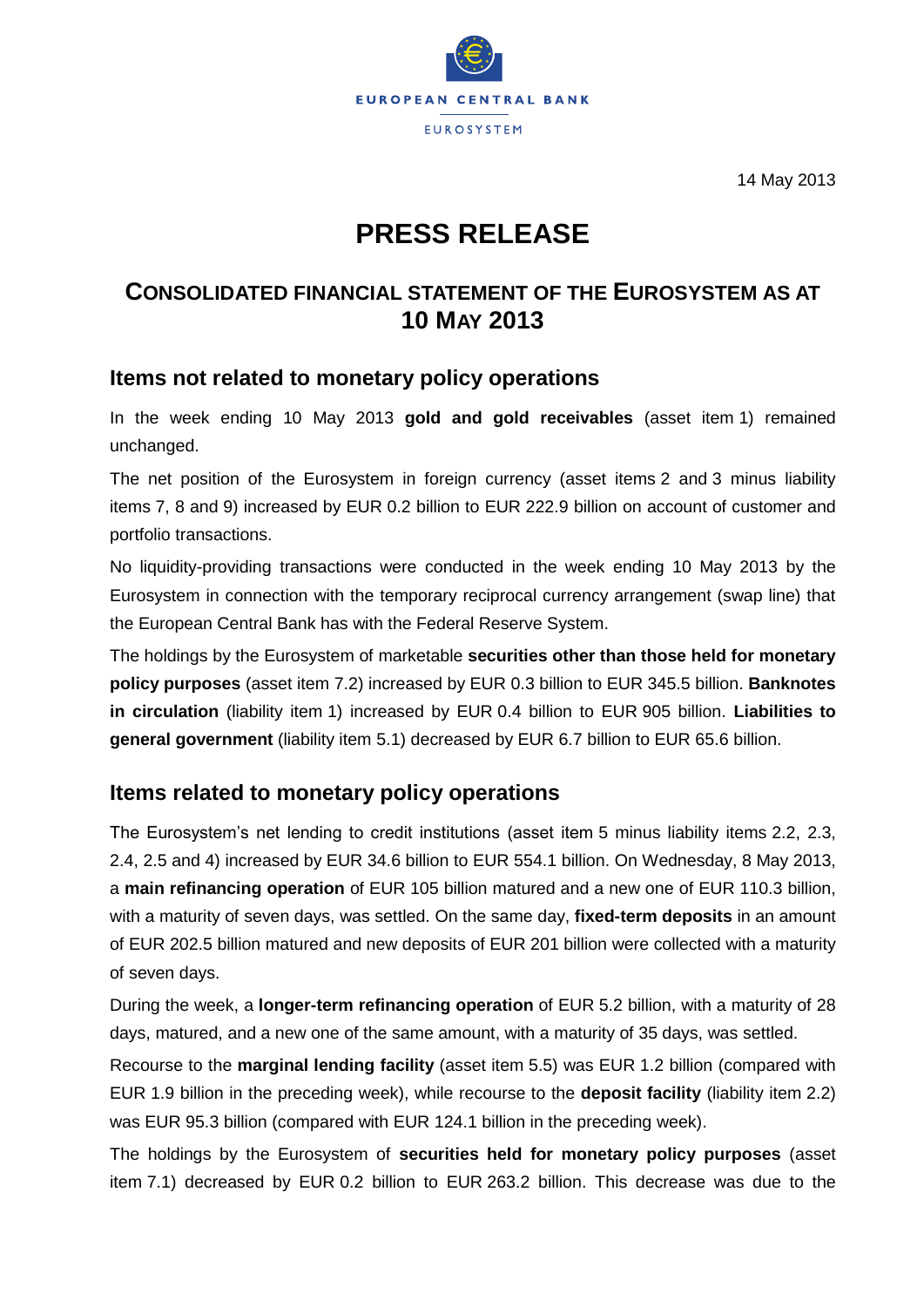redemption of securities acquired under the first and second covered bond purchase programmes. Therefore, in the week ending 10 May 2013 the value of accumulated purchases under the Securities Markets Programme amounted to EUR 201 billion, while the values of the portfolios held under the first and second covered bond purchase programmes totalled EUR 46.1 billion and EUR 16.1 billion respectively. All three portfolios are accounted for on a held-to-maturity basis.

### **Current accounts of euro area credit institutions**

As a result of all transactions, the **current account** position of credit institutions with the Eurosystem (liability item 2.1) increased by EUR 37.5 billion to EUR 333.7 billion.

#### **European Central Bank**

Directorate General Communications and Language Services, Press and Information Division Kaiserstrasse 29, D-60311 Frankfurt am Main Tel.: +49 69 1344 7455, Fax: +49 69 1344 7404 Internet: http://www.ecb.europa.eu **Reproduction is permitted provided that the source is acknowledged.**